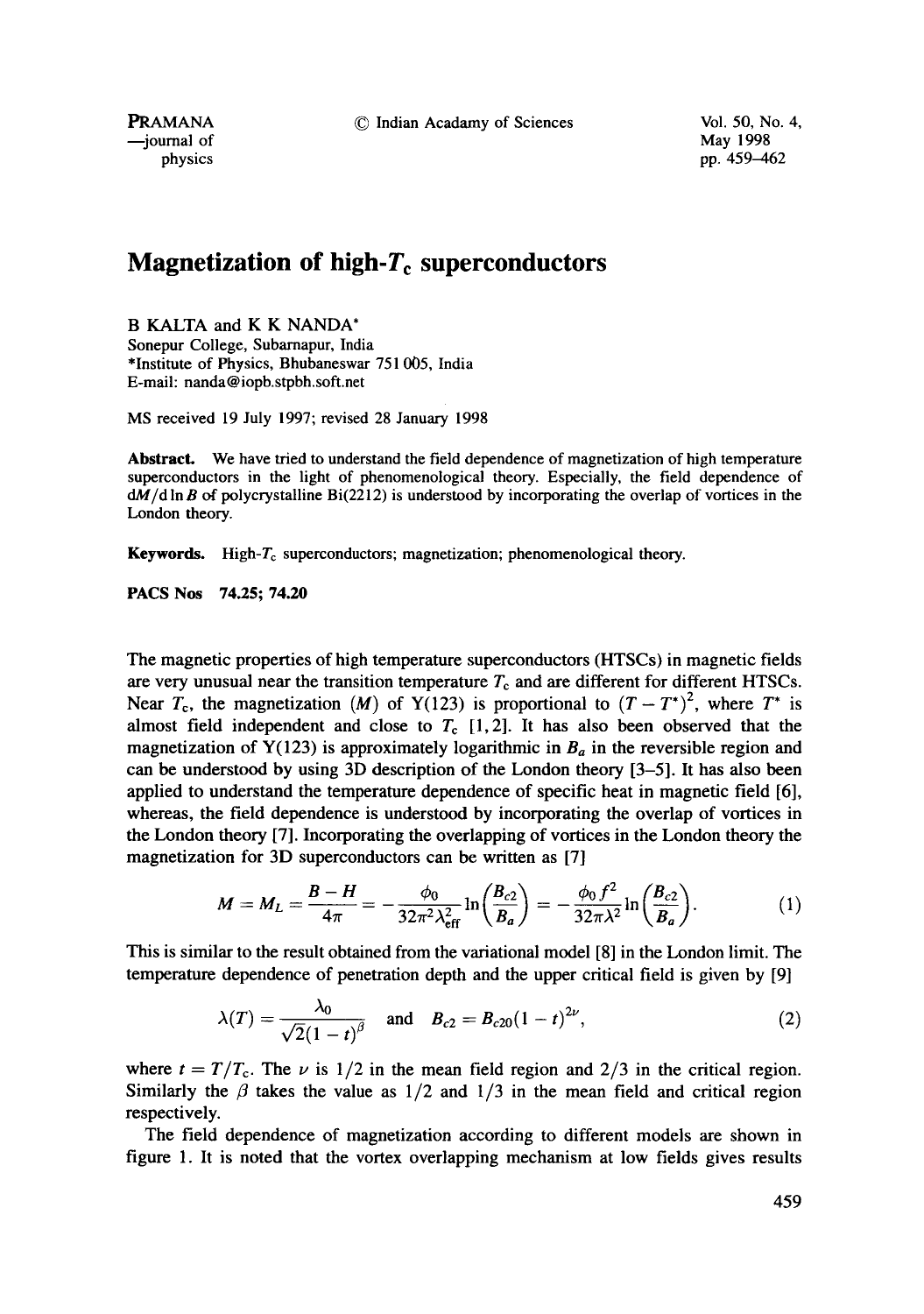

**Figure 1.** The magnetization (in units of  $\phi_0/32\pi^2\lambda^2$ ) vs *b*.

which are in between that obtained from the usual London theory and the variational approach proposed by Hao *et al* [7] and the magnetization is approximately logarithmic in  $B_a$ . Near  $B_{c2}$  or close to  $T_c$ , the logarithmic term in eq. (1) can be expanded as  $(1 - (B_a/B_{c2})$ . So the magnetization behaves as  $(B_{c2} - B_a)^2$  or  $(T_c - T)^2$ . If the upper critical field is large, the change on  $T_c$  with magnetic field is little as observed experimentally [1, 2].

The magnetic properties of  $Bi(2212)$  are different from  $Y(123)$ . In the intermediate field range, the  $-4\pi M$  vs  $\ln B_a$  curve of Bi(2212) single crystal is not linear as predicted from the London theory. The variation in the case of single crystal [10, 11] is different from the polycrystalline case [12]. According to the mean field theory developed by Koshelev [13] (from eq. C11), the field dependence of the slope  $dM/d \ln B$  can be written as

$$
\frac{\mathrm{d}M}{\mathrm{d}\ln B} = \frac{\phi_0}{32\pi^2\lambda^2(T)} \left[ 1 + 2\frac{B_a}{B_{c2}} \ln\left(\frac{B_a}{\eta e B_{c2}}\right) \right] \quad \text{with} \quad \eta = 0.35. \tag{3}
$$

Whereas, according to the vortex overlapping mechanism [7], it is given by

$$
\frac{\mathrm{d}M}{\mathrm{d}\ln B} = \frac{\phi_0}{32\pi^2\lambda^2(T)} \left[ 1 - \frac{B_a}{B_{c2}} \ln(eB_a/B_{c2}) \right]. \tag{4}
$$

Shown in figure 2 is the  $\frac{dM}{dh}B$  versus  $B_a$ . The dashed line represents the Koshelev's result and the solid line represents the vortex overlapping result. It is noted from this figure that both mean field theory and vortex overlapping mechanism predicts different field dependence for  $dM/d \ln B$ . By inspection, it can be concluded that the latter would be useful to understand the field dependence in case of polycrystalline sample. However,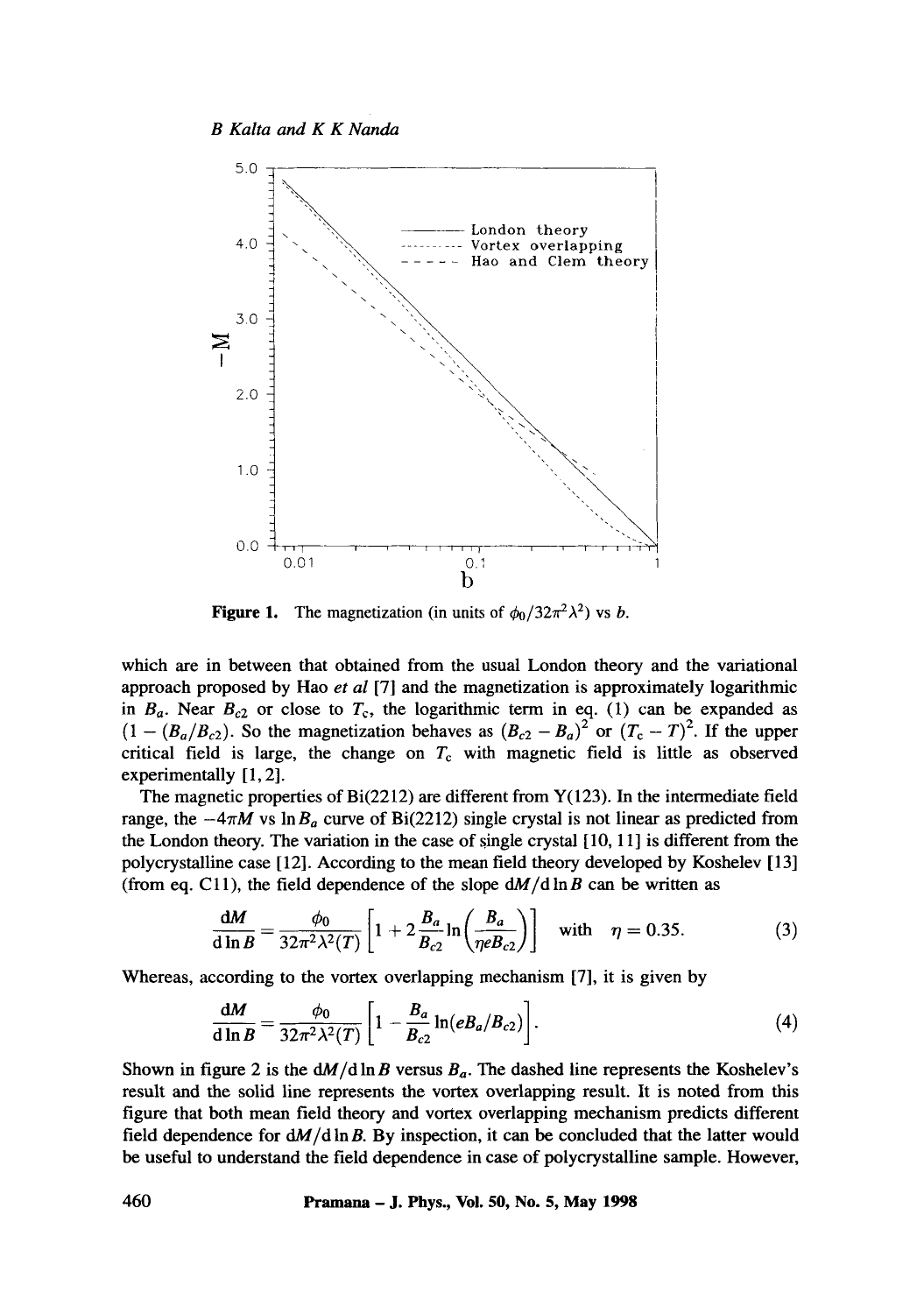*Magnetization of high-T<sub>c</sub> superconductors* 



**Figure 2.**  $dM/d \ln B_a$  (in units of  $\phi_0/32\pi^2\lambda^2$ ) versus  $B_a$ . For the solid line we have taken  $B_{c2} = 10$  and for dashed line  $B_{c2} = 20$  T.



Figure **3.** The field dependence of dM/d In *Ba* of a polycrystalline Bi(2212) sample at  $T = 55$  K. The data are taken from figure of ref. [12]. The solid line is a theoretical fit according to eq. (4) with parameters  $\lambda = 4017$  Å and  $B_{c2} = 100$  T.

Genoud *et al* [12] have claimed that the polycrystalline data can be fitted to Koshelev's prediction quantitatively. In this context, it is worth pointing out that eq.  $(C11)$  and  $(C12)$ of ref.  $[13]$  predicts similar field dependence for  $dM/d \ln B$ . Hence, the claim of Genoud *et al* is not justified. In order to verify the overlapping mechanism quantitatively, we have taken the data of Genoud *et al* [12] for a polycrystalline sample and compared with eq. (4) as shown in figure 3. The solid line is a fit to the data according to eq. (4) with  $\lambda = 4017 \text{ Å}$  and  $B_{c2} = 100$  at  $T = 55 \text{ K}$ . These values are reasonably in good agreement with earlier reported results implying that the field dependence of  $dM/d \ln B$  can be understood by incorporating the overlap of vortices in the London theory.

In conclusion, the field dependence of  $\frac{dM}{d\ln B}$  of polycrystalline Bi(2212) is understood by incorporating the ovarlap of vortices in the London theory.